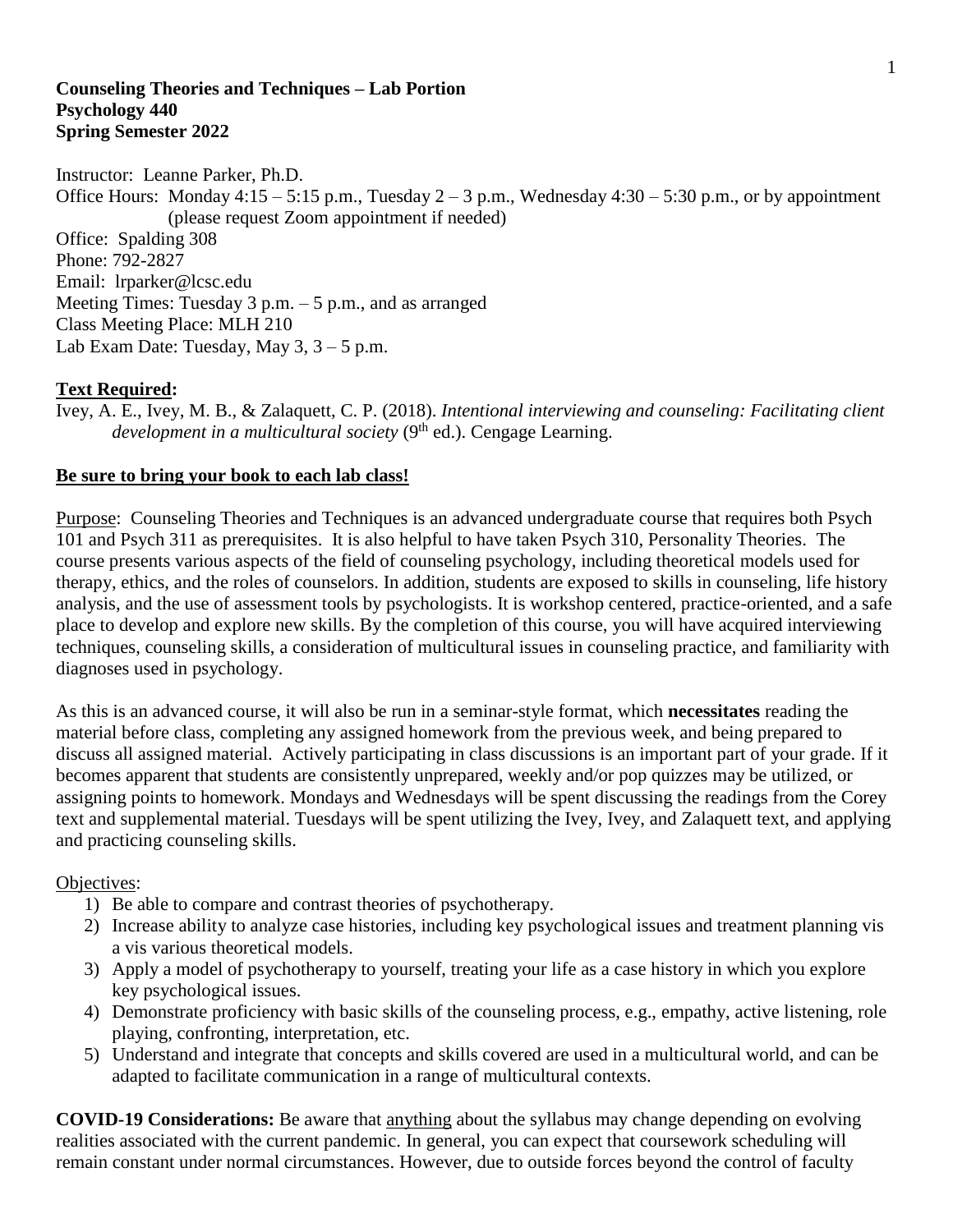and/or staff at LCSC, schedule and delivery modalities may change throughout the semester. While course times and meeting days should remain the same (excluding class cancellations), delivery modalities (face-toface, virtual remote, online, etc.) may change due to extenuating circumstances. When circumstances warrant, assignment due dates or changes to assignments may be made. I will communicate such changes with students in a timely manner. Examples of extenuating circumstances include, but are not limited to: inclement weather, natural disaster, localized power outages, local or state directives, or instructor obligations (e.g., community or college service, professional development, injury/illness, etc.).

To maximize prevention and protection from the emerging variant(s), LC State is requiring all members of the campus community – regardless of vaccination status – to wear a face covering in indoor spaces where others are present. **This will continue in my courses regardless of changes made by LC State administration.**

**Thus, masks that cover both the nose and mouth must be worn in class.** You can take brief sips of any beverage that you might bring to class, but please do not eat food in class.

**At any point in the semester if you develop symptoms of COVID-19 or any other communicable illness,**  *do not attend any of your classes in person* **and contact the LCSC Student Health Center right away: (208) 792-2251**. Please email me right away, so that we can adjust your participation as needed.

While this isn't new territory anymore, let's all do our best to be patient and understand that if things don't always go exactly as planned, we will try to creatively problem-solve any issues that arise. We will also periodically check-in with each other to see how things are working for everyone and readjust as necessary. **Our flexibility and understanding in this ongoing, fluid process will help make this semester a success!**

## **Please check your LCSC email account at least once every day. It is the major way I communicate with you between class meetings.**

A note to persons with disabilities: If you need course adaptations or accommodations because of a disability, if you have emergency medical information to share with me, or if you need special arrangements in case the building must be evacuated, please make an appointment with me as soon as possible. My office location, office hours, phone number, and email address are noted above. I'm also happy to work with Accessibility Services here on the LCSC campus.

## **Note on attendance: You are responsible for anything covered in class during your absence. This includes lecture material, handouts, and any announcements or revisions made to the reading schedule. Please consult with a peer or myself when class is missed.**

Lab exercises and tests 300 points (50 points for attendance and participation [assessed in part by possession of completed homework in class], 50 points for midterm project, 100 points for exam, and 50 each for initial and final videotape and review)

#### **Assignments may be modified at professor's discretion.**

| Grading: | $93 - 100\%$  | $= A$   | $77 - 79.9\%$     | $C_{\pm}$ |
|----------|---------------|---------|-------------------|-----------|
|          | $90 - 92.9\%$ | $= A -$ | $73 - 76.9\%$     | $= C$     |
|          | $87 - 89.9\%$ | $= B +$ | $70 - 72.9\%$     | $= C$ -   |
|          | $83 - 86.9\%$ | $=$ B   | $67 - 69.9\%$     | $= D+$    |
|          | $80 - 82.9\%$ | $=$ R-  | $60 - 66.9\%$     | $= D$     |
|          |               |         | 59% & below $=$ F |           |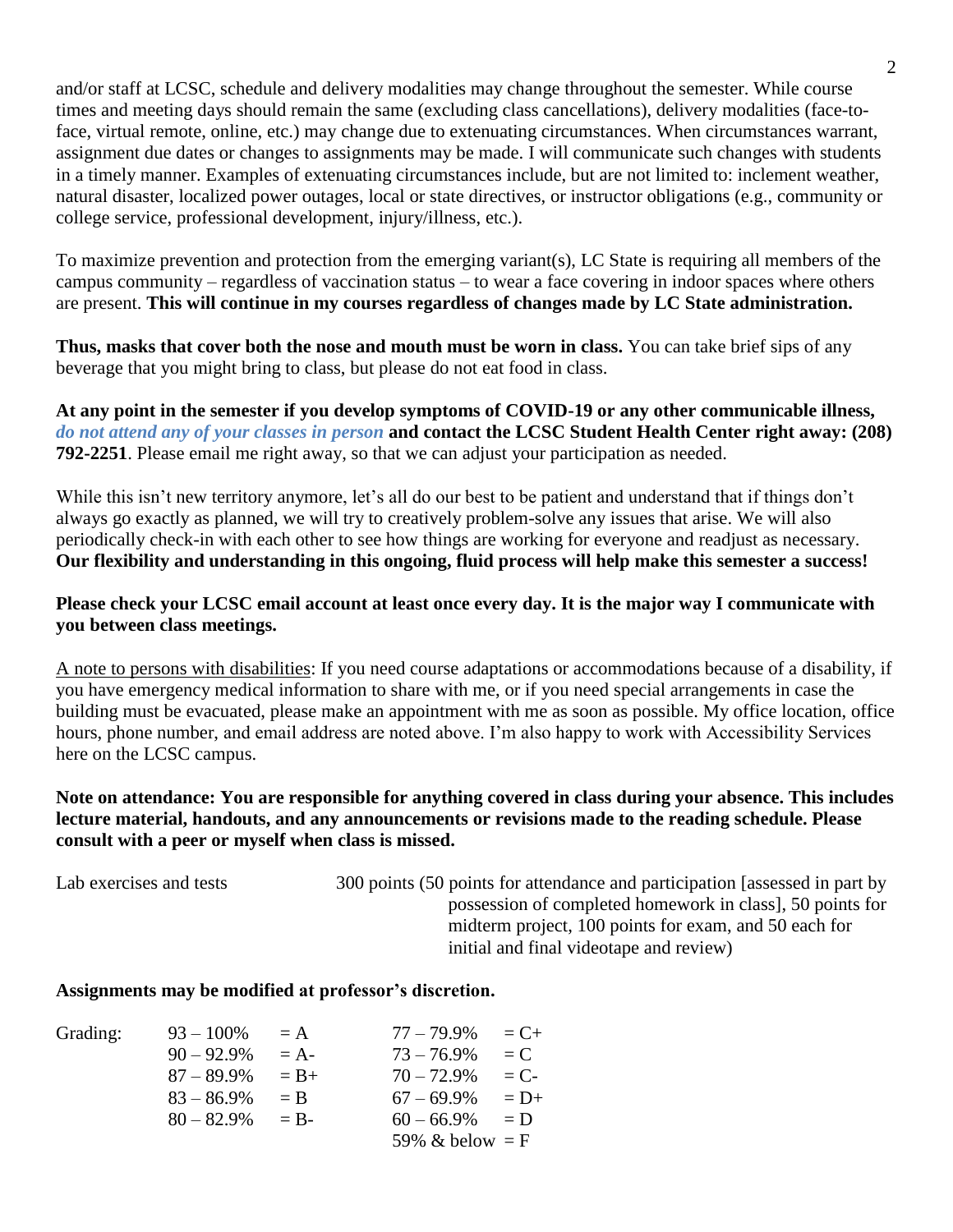#### Elaboration of assignments

**General**: All papers must be typed, with no more than 1 inch margins and 12 point font. Assignments must be turned in to me in hard copy form, unless otherwise specified. **As always, grammar/punctuation/spelling are important and count as part of the total grade on any assignment.** Late papers will be accepted for up to **3 days** after the assignment is due; 10% of the paper's worth will be taken for EACH day the paper is late (e.g., if a paper is 2 days late, 20% of the paper's worth will be deducted before any other grading). **No papers will be accepted more than 3 days late.** If not turning in a paper during class, take it to the Social Sciences Division office and place it in my mailbox, or in the box outside the Social Sciences Division door. All papers must be in APA format. Please note that APA format was revised in 2019 (7<sup>th</sup> edition). You must use the most recent revision. If you are not familiar with APA format, please see me.

**Suggested or required paper lengths do not include cover page or reference page(s); abstract is not required.**

## **There are no makeup exams.**

Please Note: **I have a standing offer to briefly review any paper that has an upcoming due date and give you feedback about whether you are on the right track, improvements you could make, or anything else about which you have a question.** To exercise this option, you must give me no more than a 3-page excerpt to review at least a week before it is due, and it must be typed.

**ATTENDANCE IS REQUIRED FOR THE LAB PORTION OF THE COURSE. You are expected to remain for the entire time allotted for lab, unless cleared with me in advance. You may have 2 excused absences (excused means cleared with me in advance). You will lose all attendance/participation points with the 3rd absence (no exceptions), and a 4th absence will result in an Incomplete for the course which can only be made up by re-taking the lab portion of the course next year.**

**Classroom Etiquette**: All students enrolled in this course shall follow the tenets of common decency and acceptable behavior conducive to a positive learning environment. *Note: In this classroom, proper behavior conducive to a positive learning environment includes the stowing of all cell phones, iPads, laptops, and any other distracting electronic device. In other words, this class will be a "no technology zone." If you feel strongly that you need to have a device out during class, please see me privately to discuss.*

#### Elaboration of Assignments

#### **Lab:**

There will be a written exam on the Ivey, Ivey, and Zalaquett text.

Midterm for the lab includes a project and presentation, detailed on a separate handout.

Lab also includes 2 videotaped interviews between you and a classmate. The first interview will be 15 minutes and conducted within the first 3 weeks of the semester. The second interview will be 15 minutes and conducted during the final 3 weeks of the semester. Possible topics will be provided, and partners will exchange roles such that each has an opportunity to be the interviewer. Videotapes will be reviewed with me to discuss interviewing skills and techniques.

The final videotape review will include a **2 page self-analysis** of the evolution of counseling skills since the beginning of the semester, including areas of strength and weakness. Please bring this self-analysis to your review with me of the final videotape session.

Thus, you will receive up to 50 points for your first interview given that you: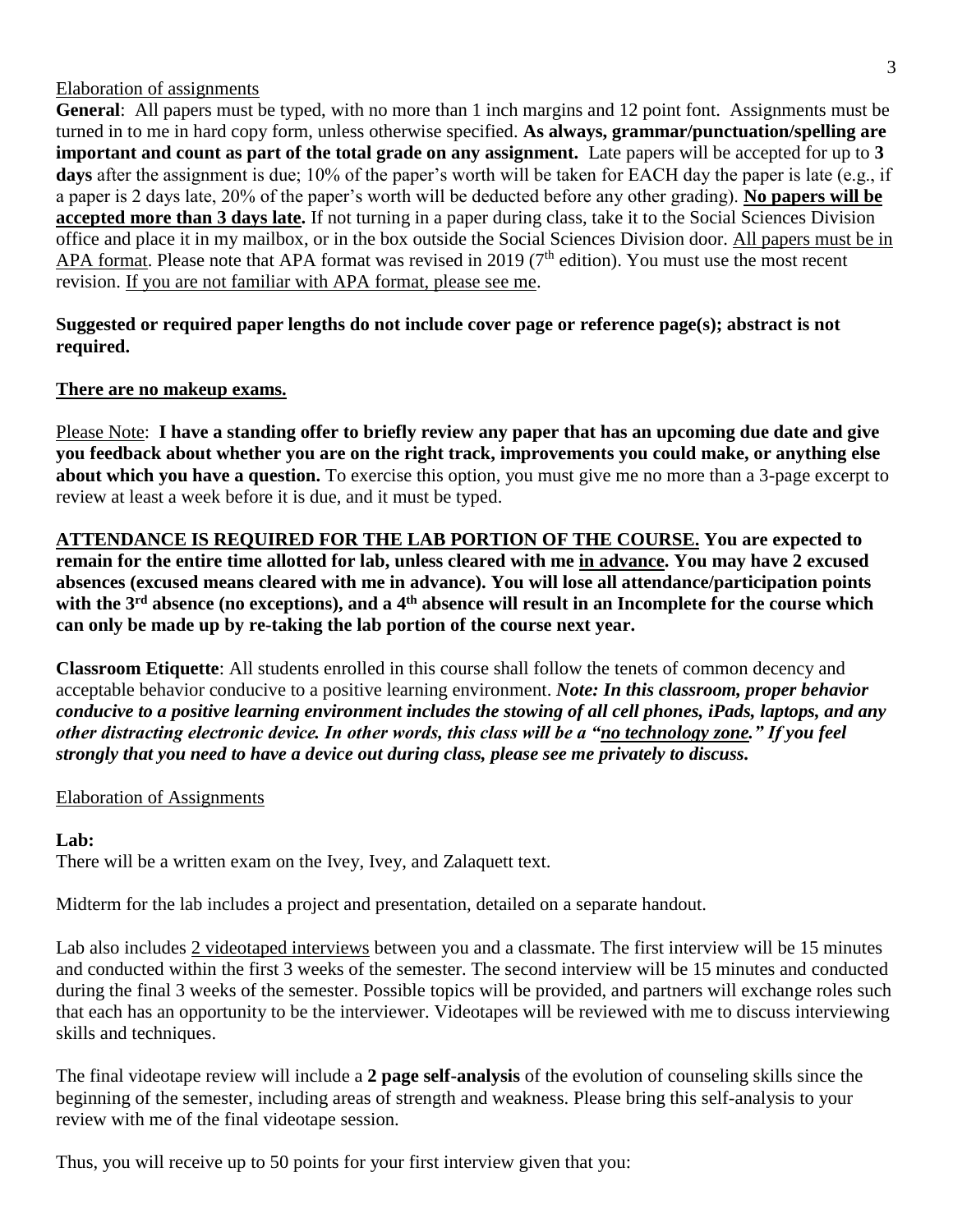- 1) conduct the interview appropriately,
- 2) complete it by the due date,
- 3) meet with me at a prearranged time prepared to discuss the interview.

You will receive up to 50 points for your second interview given that you:

- 1) conduct the interview appropriately,
- 2) complete it by the due date,
- 3) meet with me at a prearranged time prepared to discuss the interview,
- 4) prepare your self-analysis to bring to our review. It should include a thoughtful discussion about how your skills have changed over the course of the semester, what you have learned about your counseling style, and strengths and weaknesses of your counseling skills (strengths and weaknesses could include types of clients with which you would work especially well, and clients with whom you may have more trouble).

# **Some Words about Confidentiality and Interviewing**

In this course you are entering an experience that involves a fair amount of practice with interviewing. Naturally, in the course of discussion, it is possible for a student colleague to say something personally important and confidential. *It is your duty and ethical responsibility to maintain confidentiality and trust*.

# **For Your Consideration in Your Interviews as "client"**

You have the right and personal responsibility to only share of yourself that which you are willing to talk about. All experiential exercises in this course are optional and you may stop participating in any experiential exercise you wish at any time without penalty. At the same time, if you find yourself not wishing to engage in the exercises, you may prefer to drop the course. This course, by its very nature, is experientially oriented and will involve self-disclosure.

#### Resources for Assistance:

Student Counseling Services: (208) 792 – 2211, Sam Glenn 212 (free to all registered students) TAO (Therapy Assistance Online) [https://www.lcsc.edu/student-counseling/tao-therapy-assisted-online-self](https://www.lcsc.edu/student-counseling/tao-therapy-assisted-online-self-help)[help](https://www.lcsc.edu/student-counseling/tao-therapy-assisted-online-self-help)

# *Please See Me Privately if You Would Like to Discuss These Issues in More Detail.*